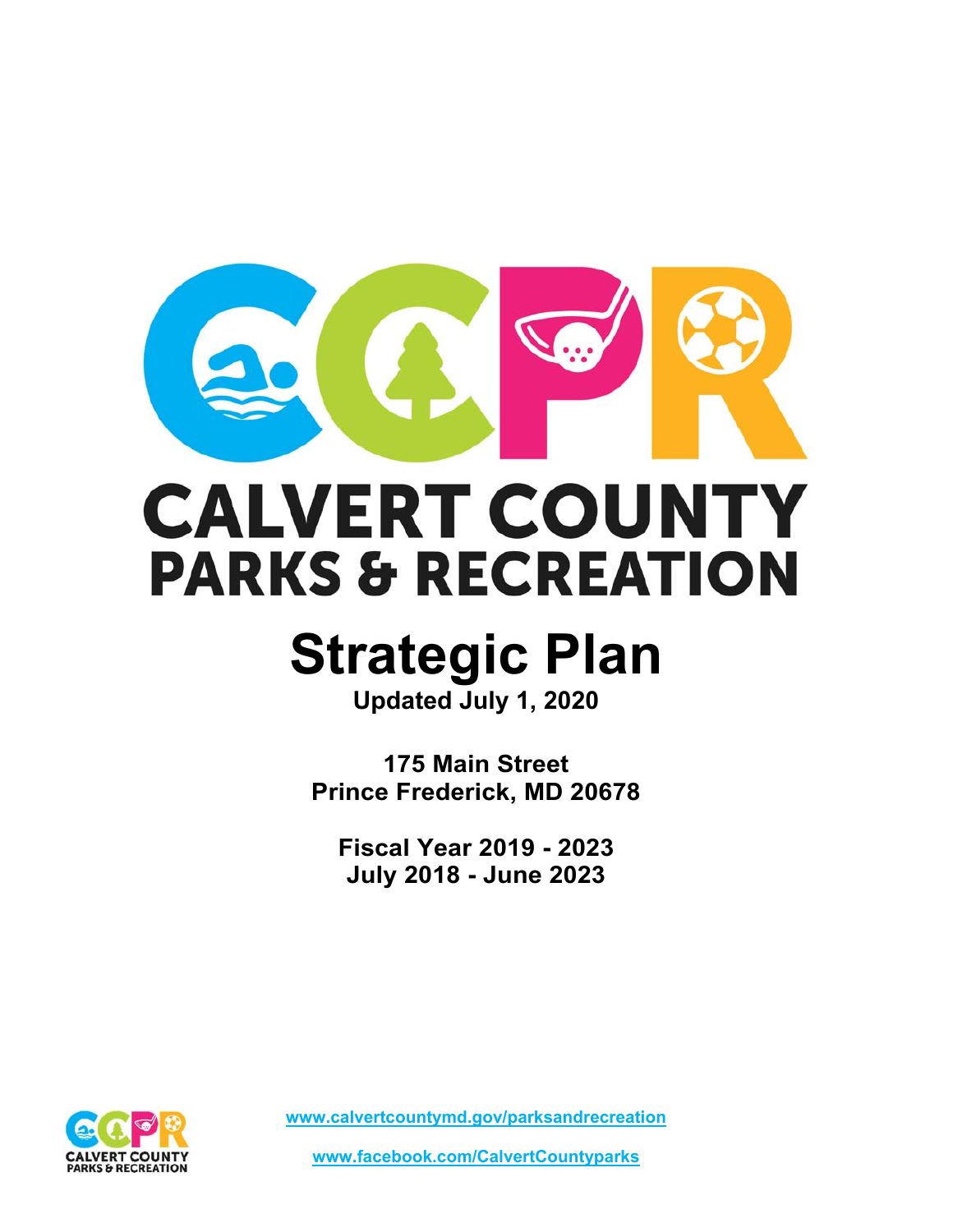## **Strategic Plan Table of Contents**

| IX. Annual Review of Parks & Recreation Strategic Plan  15 |  |
|------------------------------------------------------------|--|

## **Informational Resources**

- a. Park Locator Map: http://www.calvertcountymd.gov/ index.aspx?nid=1537
- b. Customer Service Survey: http://www.calvertcountymd.gov/PRSurvey

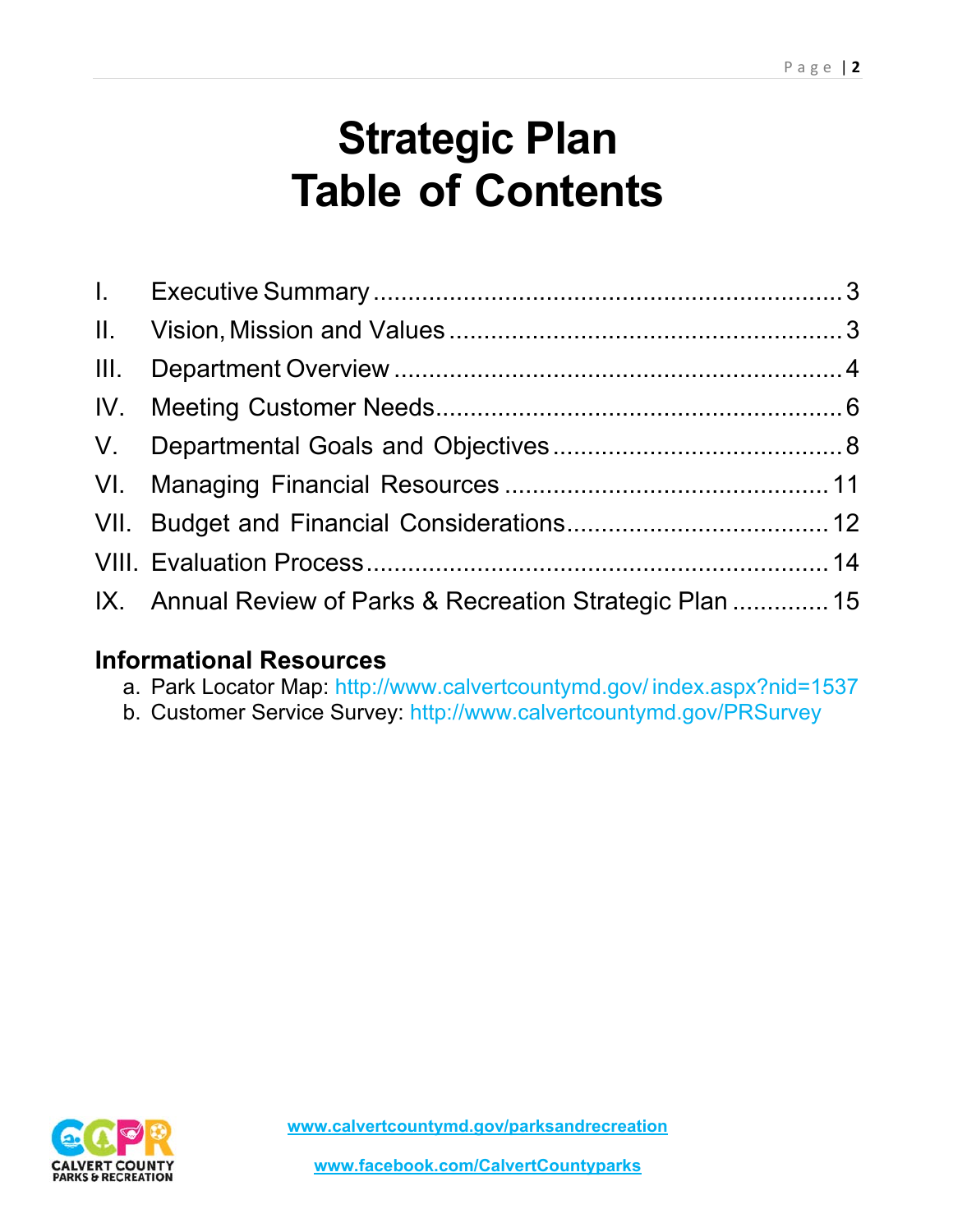## **I. Executive Summary**

The Department of Parks & Recreation, hereinafter referred to as "Department," is in the business of planning, developing, implementing and professionally managing the parks, programs, policies and procedures, facilities, special events and leisure services established under the leadership of the Board of County Commissioners, County Administrator, Parks Administration, and the associated advisory boards of Calvert County.

The Parks and Recreation Strategic Plan, hereinafter referred to as "Plan," outlines the general management, assesses the business climate, addresses goals and objectives as well as outlines resources for the Department. The Plan is developed in accordance with the Calvert County Strategic Plan, Calvert County Comprehensive Plan, and the Land Preservation, Parks, and Recreation Plan (LPPRP). The Plan is updated every five (5) years by the Parks & Recreation Director and leadership staff. The Plan identifies the Department's top priorities and is also reviewed annually by leadership staff in order to make mid-course corrections if needed. This allows for the opportunity to re-evaluate various components of the Plan and revise plans and systems in order to provide for synchronicity in all County efforts.

A seasoned, dedicated, motivated group of professionals from diverse backgrounds and experiences drive the Department's accomplishments. The Department's mission and leadership guides the efforts to evaluate the needs of the community and work towards providing parks, facilities, and recreation programs that improve the quality of life of residents and visitors to Calvert County.

## **II. Vision, Mission and Values**

#### **Vision**

*"The Calvert County Department of Parks & Recreation strives to enhance the health, economy and well-being of our community through sustainable practices, leisure opportunities and environmental stewardship."* 

#### **Mission**

*"In partnership with Calvert County residents, the Department of Parks & Recreation cultivates programs, parks and services that positively impact quality of life; preserve natural and cultural resources; promote economic stability; and satisfy community needs for opportunities in recreation, wellness, knowledge, and connecting with nature."* 

#### **Values**

The Department values being able to SERVE. The acronym SERVE means many things,

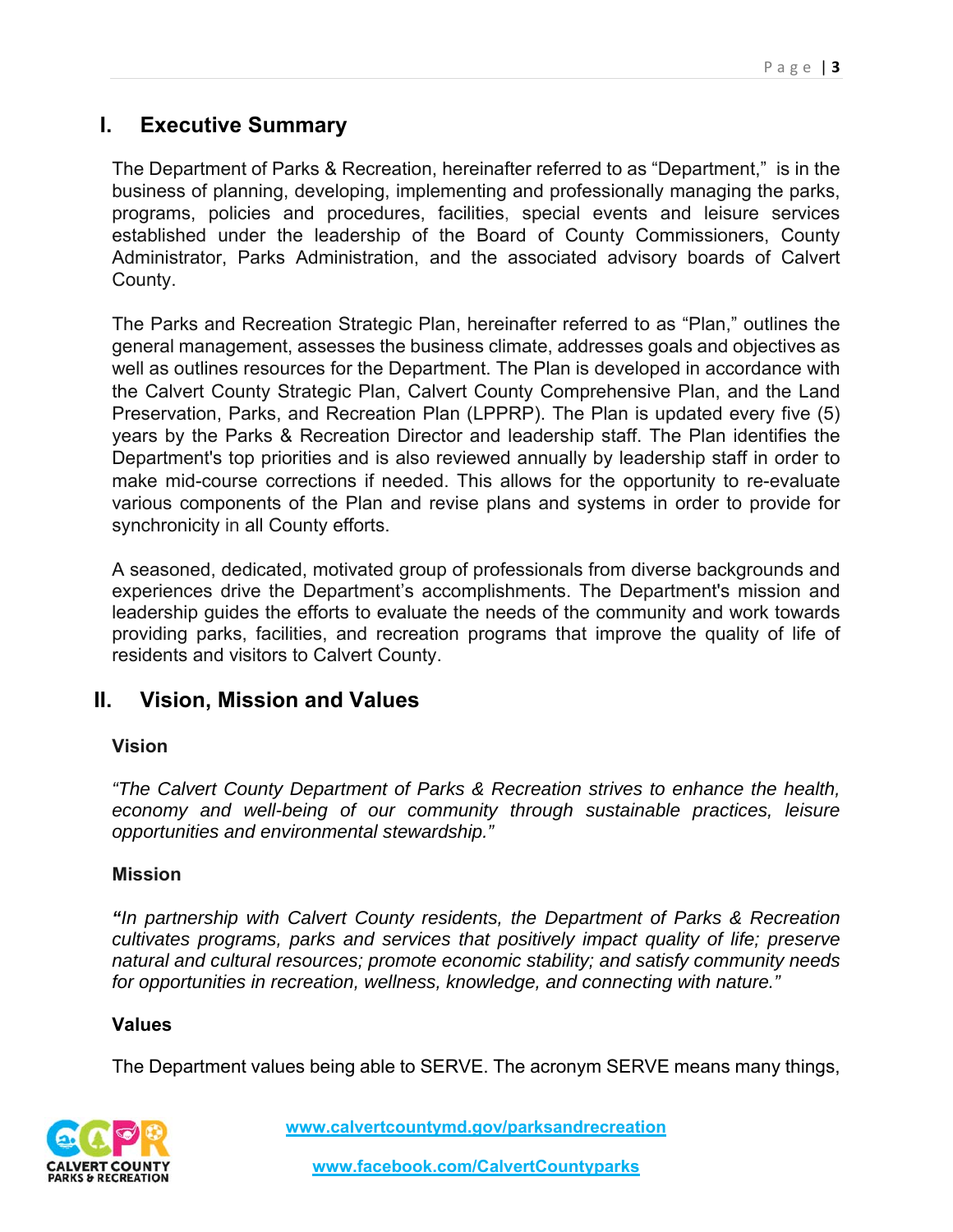while it focuses on the following.

Sustainability: The act of safeguarding people and property, caring for resources, preserving nature and quality of life, economic stability, conservation of our landscapes and wildlife, efficiency in our work and stewardship to the community.

Engagement: Being energized about what we do, involved in our community and in improving our work, being positive, motivated to meet the needs of our community and fellow employees, and working collaboratively to find solutions.

Respect: Showing appreciation for support, considerate and empathetic to those that need our assistance, cooperative in our daily interactions, and by being perceptive and proactive to a possible need.

Vision: The act of being innovative, enthusiastic, forward thinking with a knowledge of the overall mission and vision of the Department.

Excellence: Providing quality programs and services, showing integrity in all that we do, taking ownership of the good and the bad, being transparent and accountable for our actions.

#### **III. Department Overview** *(Updated 2020)*

The Department supports and maintains 40 properties and 22 school recreation parks totaling 2,293.53 acres.

#### **As noted in the 2017 Land Preservation, Parks, and Recreation Plan, Calvert County park facilities fall into nine categories and include:**

| <b>Park Category</b>              | <b>Number of Sites</b> |
|-----------------------------------|------------------------|
| <b>Mini Parks</b>                 |                        |
| Neighborhood Parks                | 3                      |
| <b>Community Parks</b>            |                        |
| <b>District Parks</b>             | 3                      |
| <b>Regional Parks</b>             | 2                      |
| <b>School Recreation Parks</b>    | 22                     |
| <b>Special Use Areas</b>          | 13                     |
| Open Space/Natural Resource Lands | 10                     |
| <b>Undeveloped Sites</b>          |                        |

**Note that the number of sites listed may differ from the total number of parks as more than one category may be applicable to a single facility.** 

#### **Mini Parks**

This the smallest designation of county designated park types. Mini parks are generally

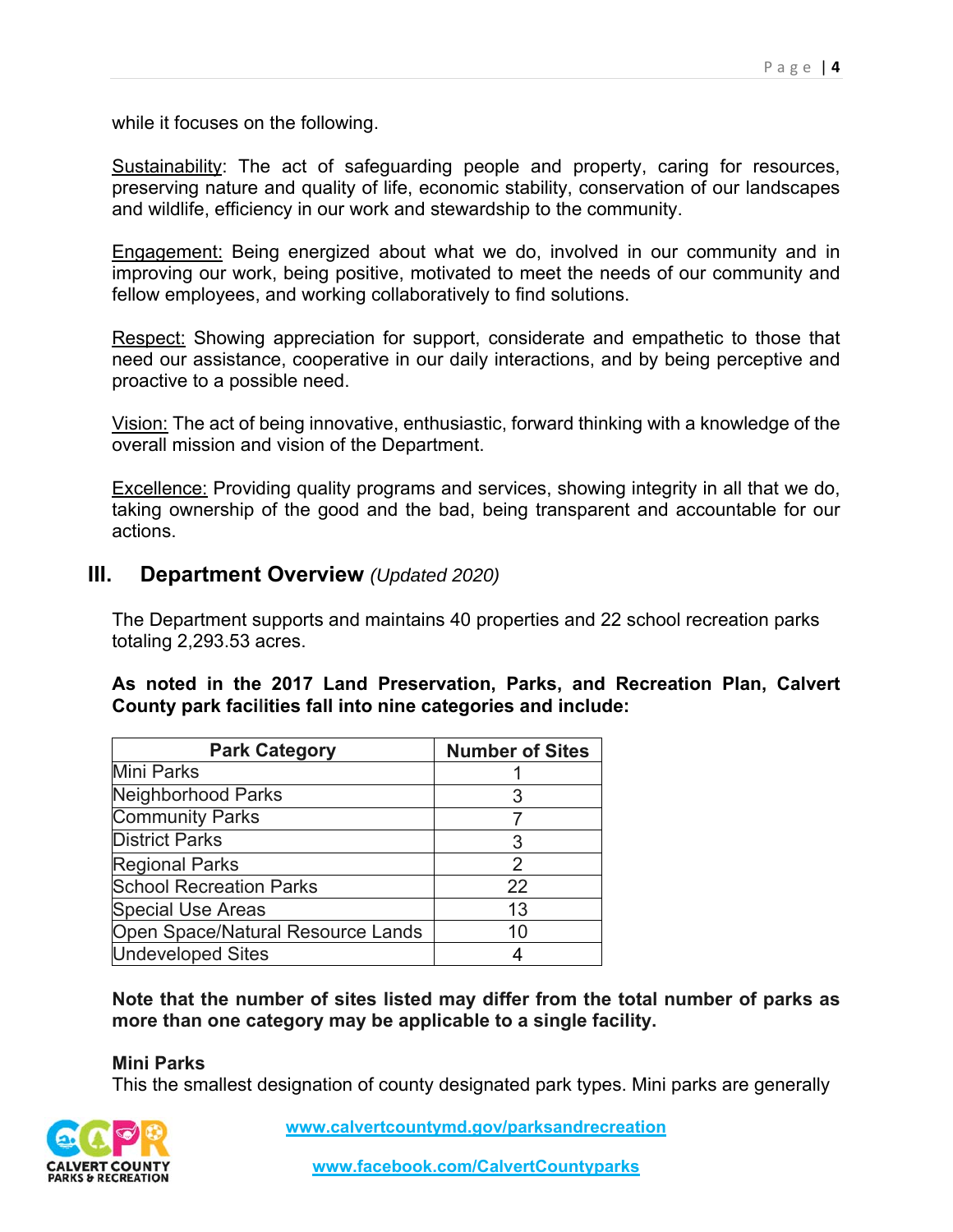one acre or less in size and designed to address a location specific recreation need. This includes the Solomons Mini-Park & Comfort Station.

#### **Neighborhood Parks**

These are designed to be the recreational and social hub of a neighborhood and includes small open space areas and/or developed recreation facilities. These parks are generally less than ten acres in size. This includes Broomes Island School, King Memorial Park, and Twin Shields Recreation Area.

#### **Community Parks**

These parks are designed to meet the recreational needs of multiple neighborhoods or larger sections of the community, as well as preserving open spaces and natural landscapes. They typically include athletic facilities for sports as well as playgrounds, picnic facilities, basketball and tennis courts, cycling, dog parks and trails for hiking and cycling. This includes Solomons Town Center Park, Grays Road Dog Park, Grover Field, Marley Run Recreational Area, Kellams Field, Twin Shields Recreation Area, and BGE Field.

#### **District Parks**

These facilities not only draw visitors from Calvert County but also attract tourists from outside the county and state. They are designed to serve as large, active recreation hubs in each of Calvert County's three election districts. These sites provide fields, courts, and associated recreation infrastructure for team and individual sports and recreation activities. These parks include Dunkirk District Park, Hallowing Point Park, and Cove Point Park. All three facilities boast multiple athletic fields, tennis and basketball courts, playgrounds and picnic areas.

#### **Regional Parks** *(Updated 2020)*

These parks are designed to serve the needs of a large portion of the county and provide developed recreation facilities, such as sports fields and associated infrastructure, and/or preserved natural areas and open spaces. Regional parks are generally larger than 50 acres in size. This includes Ward Farm Recreation & Nature Park and Dominion Energy Regional Park.

#### **School Recreation Parks**

These facilities are the portion of a school or public educational institution available for public recreation use outside of school hours and usage. Limitations on public access and use varies by school site. These are based on agreements with the Calvert County Board of Education and the Department. This includes twenty-two (22) sites for indoor recreation activities, and eleven (11) sites for outdoor recreation activities.

#### **Special Use Areas**

Facilities that serve a specific, single purpose. These sites include facilities such as pools, campgrounds, boat ramps, community centers and golf courses. Some of these facilities

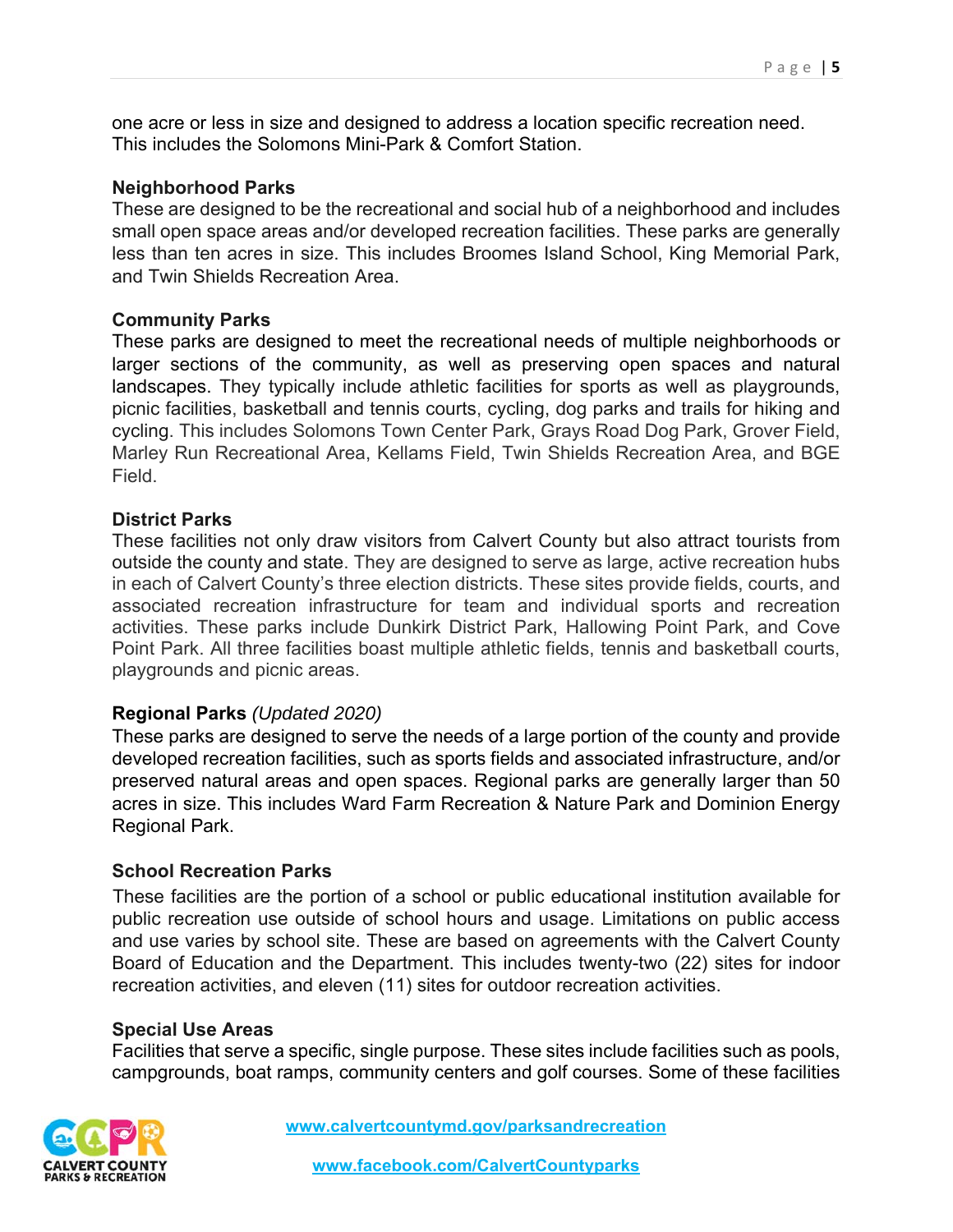are relied on to be at least partially self-sufficient and produce enough revenue to not adversely impact ad valorem tax dollars. Those facilities include Chesapeake Hills Golf Course, Breezy Point Beach & Campground, all aquatic facilities and concessions.

#### **Open Space/Natural Resource Lands**

By protecting the forests, waterways, and other habitats, these parks provide opportunities for the public to explore, discover and learn about the natural heritage of the county. These areas preserve natural systems, unique landscapes, and/or local areas of unique social or ecological value. These areas offer outdoor recreation opportunities compatible with the natural landscape, cultural heritage, and ecological values of the site. These include Kings Landing Park, Hughes Memorial Tree Farm, Gatewood Preserve, Hutchins Pond, Battle Creek Cypress Swamp Sanctuary, Biscoe Gray Heritage Farm, Flag Ponds Nature Park, Lower Marlboro Wharf, Nan's Cove, and Ward Farm Recreation & Nature Park.

#### **Undeveloped Sites**

These properties are acquisitions that are planned to become future park facilities when funding is available for development.

## **IV. Meeting Customer Needs**

#### **Customer Profile**

While the Department strives to serve all residents of and visitors to Calvert County, the typical customer possesses one or more of the following characteristics: is concerned about physical and mental wellness; is interested in the natural environment; is civicminded; has a need for non-school-hour programming; is seeking a social outlet; or is seeking a recreation or leisure opportunity.

In general, residents and visitors hold high expectations for the quality and cleanliness of the Department's facilities and for the degree of customer service they receive. In addition, customers expect affordable prices and exceptional value regarding the services the Department offers.

#### **Products and Services**

The Department offers a wide variety of products and services throughout Calvert County. This includes:

- Maintenance of parks and green spaces including athletic and multipurpose fields, trails and boardwalks.
- Aquatic facilities including a state of the art indoor aquatic center in Prince Frederick, a full-service waterpark in Lusby, and community pool in Huntingtown.
- Recreation, therapeutic recreation, and nature programming provided by staff, contractual vendors and third party contracted organizations.
- Development of capital improvements including the construction, maintenance, and enhancements of facilities.

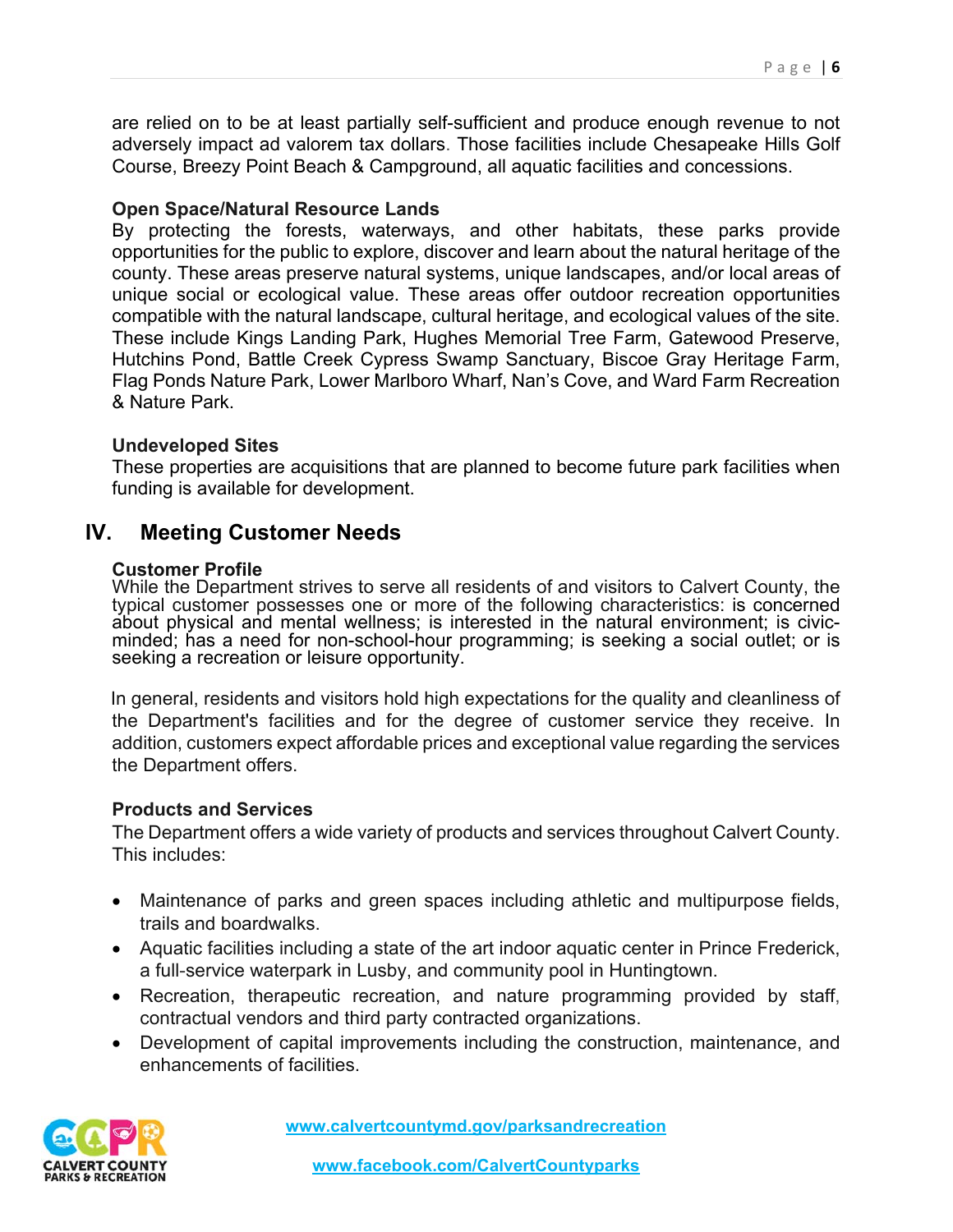- Operation of community centers that provide age appropriate programming to include summer camp programs.
- Maintenance and operation of a variety of hard courts including tennis, basketball, volleyball, skate parks, and pickleball.
- Athletic services to include youth and adult sports such as basketball, football, kickball, softball, tennis, field hockey, golf, soccer, swimming, baseball and lacrosse through staff, contracted vendors or third party contracted organizations.
- Variety of special events that celebrate health and leisure pursuits.
- Outlets for boating, canoeing, kayaking, and paddle boarding.
- Camping, fishing, hiking, biking, and equestrian activities.
- Concession services for athletic fields, beach and aquatic facilities.
- Volunteer and research opportunities.
- Watchable wildlife opportunities.
- Rental facilities for use by the community for meetings and special occasions.
- Protection of natural habitats, conservation, and restoration.

#### **Change Dynamics**

The Department maintains a complete inventory of parks, with acreages, park type designation, and facilities. This inventory is reviewed annually and updated as needed to include every five years as a part of the Calvert County Land Preservation, Parks and Recreation Plan. In addition, the Department uses standards per capita based on acres or drive time for specific facilities as benchmarks to inventory fields, courts, etc., and assess need. These are generally established in accordance with state and national standards.

The Calvert County Comprehensive Plan establishes goals, objectives, and policies to guide development. Several elements of the Comprehensive Plan impact and are impacted by Department services and facilities. These elements include Land and Water Resources, which encourages the preservation, protection, and conservation of natural resources; Recreation, which encourages the development of trails, water access, and a wide selection of public recreational facilities and programs; and Public Facilities and General Services, which provides for public facilities to support planned growth and ensure that buildings and grounds are built with multiple public uses in mind.

The Department maintains a complete inventory of recreation programs and services and updates it annually through recreation programming software, activity guides and through third party partner organizations. Changes are made to programs offered based on participant feedback, market research, trends in recreation, demographic shifts, and analysis of community-wide recreation opportunities.

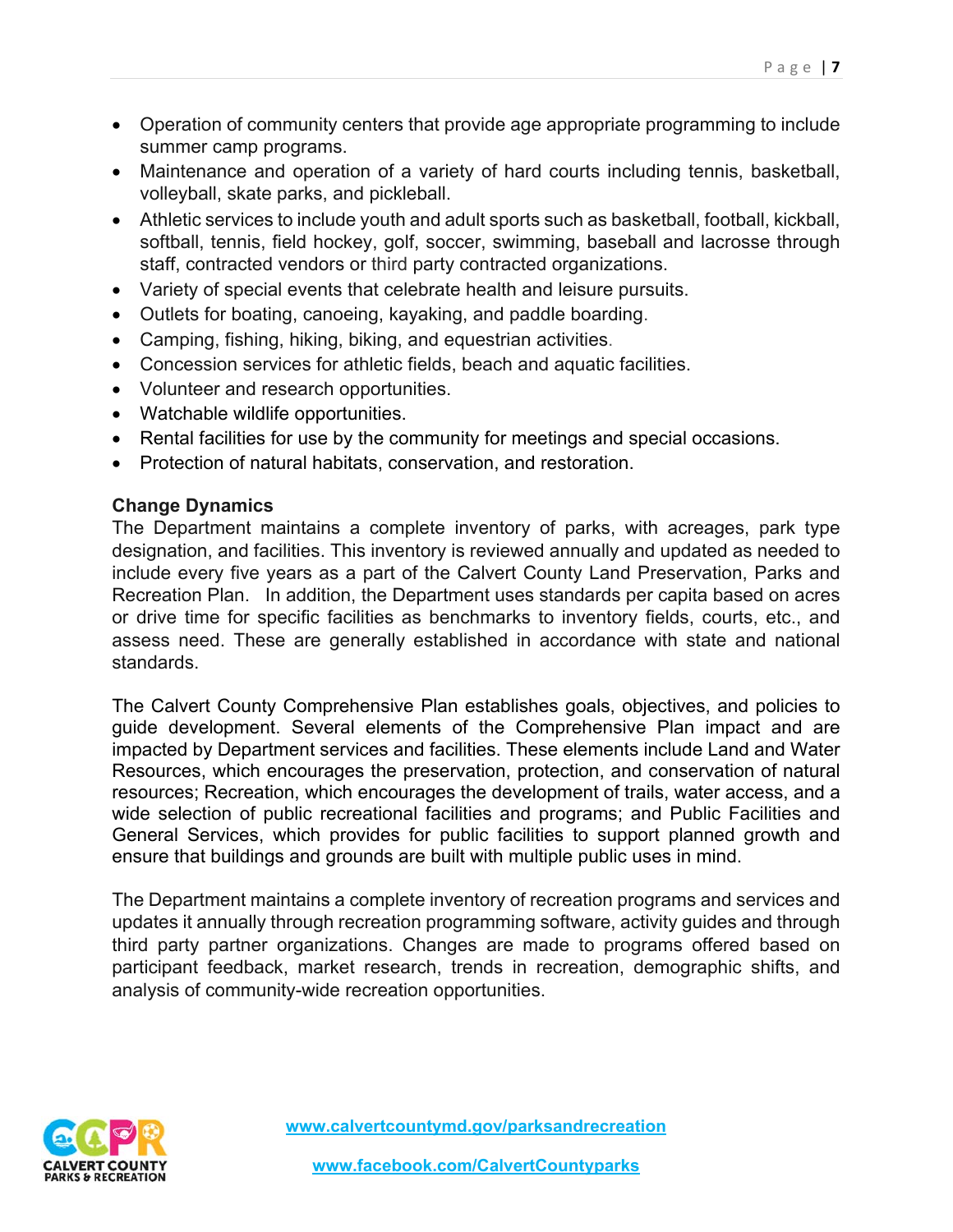## **V. Departmental Goals and Objectives** *(Updated 2020)*

#### **Meet Present and Future Needs of Community**

- Complete master plan development for properties known as "Offsite Area A" and the "Watson Property." Mid Term
- Update master plan for Cove Point Park. Short Term
- Develop a priority list for updates to remaining park master plans and begin implementation of updating plans. Mid Term
- Complete Phase 1 construction at Ward Farm Recreation & Nature Park and begin design of Phase 2. Long Term
- Complete Chesapeake Hills Golf Course renovation master plan. Long Term
- Develop and construct a clubhouse building and course restroom facilities at Chesapeake Hills Golf Course. Long Term
- Explore options to expand Capital Outlay budget, equipment replacement and deferred maintenance funding. Mid Term
- Explore non-traditional funding opportunities department-wide. On Going
- Produce an optimum mix of programming that provides for all recreation needs of the community creating lifelong participants. On Going

#### **Enhance Services and Facilities**

- Establish and utilize customer satisfaction surveys for all facilities and programs with annual analysis of results. On Going
- Develop a special events program to address permitting special events within Calvert County. Mid Term
- Develop plan for consistency and efficacy of park informational and wayfinding signage. Mid Term
- Increase the quality, playability, and safety of the playing surfaces throughout the parks through better drainage, irrigation, specialized equipment and properly trained staff. On Going
- Provide more opportunities for modern day sports enthusiasts such as Pickleball, futsal, e-sports, cycling, and more. On Going
- Explore opportunities for more year around activities and amenities. Mid Term
- Develop and implement plan to install outdoor lighting structures at more fields to increase playability. Long Term
- Assess accessibility for participants of all ability levels to program opportunities and develop plan for accommodation. Long Term
- Develop trail system at Hughes Tree Farm. Short Term **COMPLETE**
- Install the floating dock at Lower Marlboro wharf. Short Term **COMPLETE**
- Complete the renovations at Solomons Boat Ramp for improved ADA boating and kayak access. Short Term **COMPLETE**
- Provide youth group rentals of the cabins at Kings Landing Park. Short Term **COMPLETE**

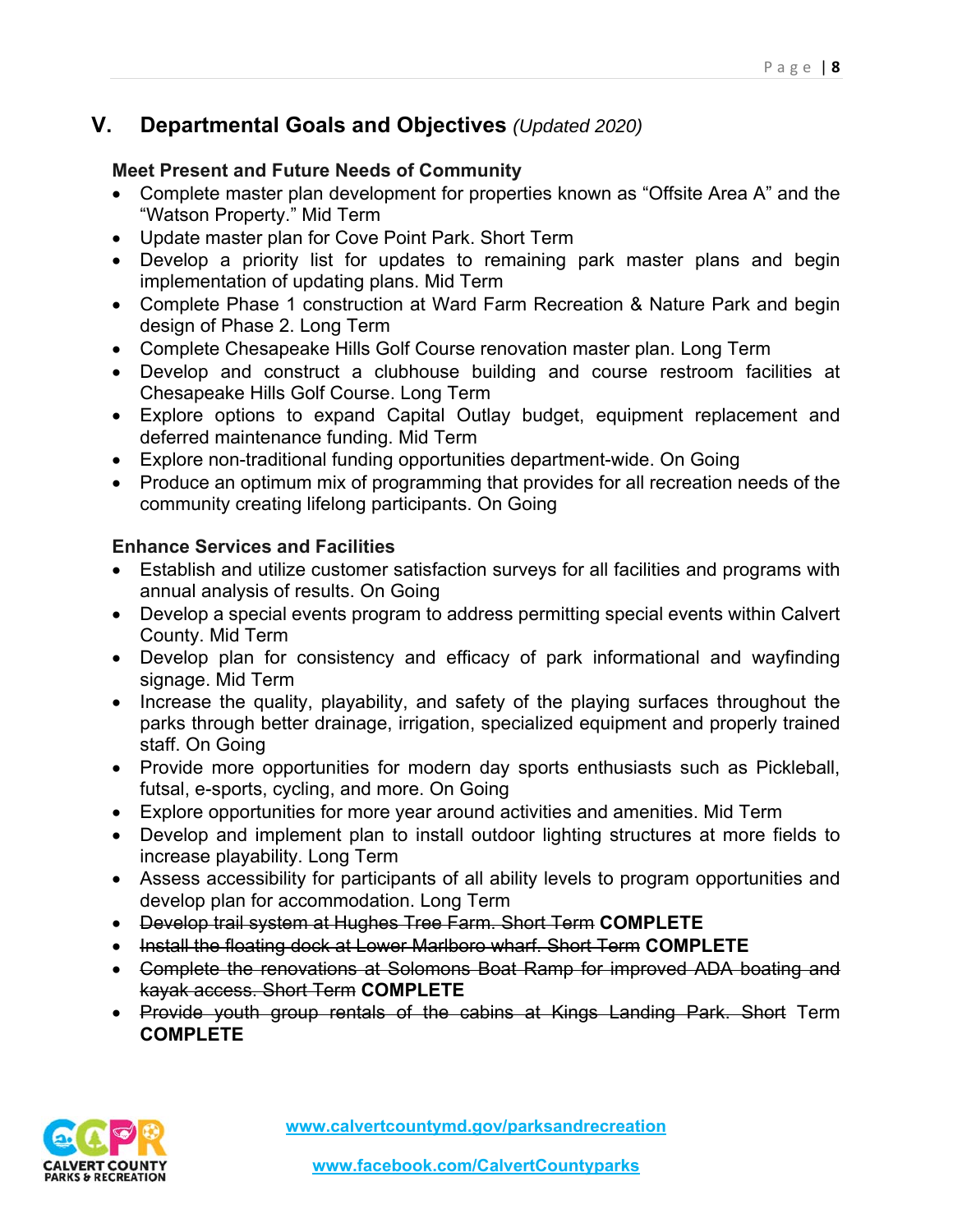#### **Improve Processes and Efficiencies**

- Identify and obtain more avenues for staff to become and stay connected to intranet/internet to achieve efficiencies, and improve processes and customer service. Mid Term
- Develop a parks & recreation chapter within the Calvert County Code of Public Laws. Mid Term **COMPLETE**
- Maintain childcare, pesticide, pool, alcohol, and other certifications and licenses. On Going
- Maintain compliance with federal, state, and county agency standards at golf course, aquatic facilities, concessions and child care facilities (summer camps). On Going
- Develop comprehensive policies and procedures manual and review annually. Short Term
- Develop "Revenue & Fee" policy and manual with annual review to maximize cost recovery while meeting the needs of the community for affordable services. Mid Term **COMPLETE**
- Create consistency throughout the department in relation to forms, applications, customer service, and available avenues for participation. On Going
- Expand program evaluation process to ensure the best use of staff time and funding. Short Term

#### **Develop Collaborative Solutions**

- Develop collaborative marketing strategies with the Departments of Communication & Media Relation and Economic Development. On Going
- Maximize recreation, leisure, and health opportunities and leverage funding opportunities through cooperative partnerships. On Going
- Work with schools for community service hours / volunteer hours. On Going
- Fully implement the Youth Sports Provider Program. Mid Term **COMPLETE**
- Submit application and work collaboratively with all county departments to become a CAPRA accredited agency. Long Term
- In collaboration with Community Services, develop a strategy to increase transportation opportunities to park facilities through the county. Mid Term

#### **Develop Engaged Citizenry**

- Develop a comprehensive marketing and branding plan to guide the efforts of the Department. Short Term **COMPLETE**
- Develop outreach to educate the public on benefits of Parks & Recreation. Mid Term **COMPLETE**
- Be involved in countywide website redesign. Long Term **COMPLETE**
- Increase and enhance quality of social media presence department-wide and among specific designated special facilities. On Going
- Further develop and expand marketing efforts to expand reach throughout Calvert County and regionally to better inform the public. On Going
- Provide more opportunities for the public to interact with staff. On Going
- Utilize an integrated service delivery model that creates and sustains a base of users

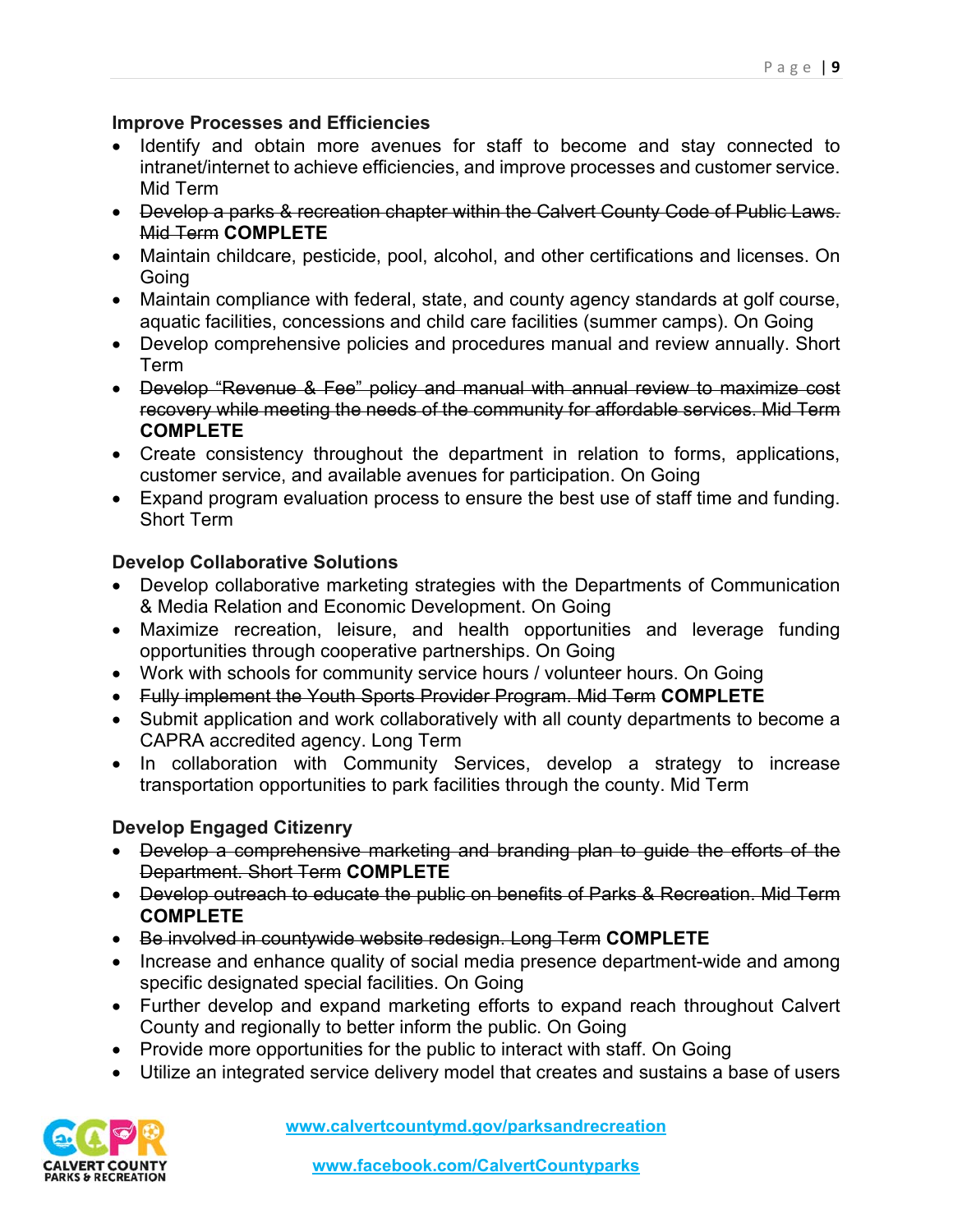that drive program attendance and improve staffing. Long Term

• Improve the volunteer experience within the department by defining roles, skills needed/required, evaluation, and recognition and ensure that volunteers are seen as authentic representatives of the department. On Going

#### **Conserve, Protect, and Enhance Natural Resources**

- Explore opportunities to acquire properties for land preservation, public water access and trail development. On Going
- Explore options to increase water access on County owned or maintained properties. On **Going**
- Expand nature programming into new areas such as community centers, active parks, and Flag Ponds beach that utilize natural features and amenities at each site. Mid Term
- Enhance promotion of ecotourism opportunities. On Going
- Develop a meadow management protocol, to include mowing, invasive species control, and restoration efforts, to enhance and increase habitat for grassland species such as Barn Owls, American Kestrels, Monarchs, and pollinators such as native bees. Mid Term
- Construct the living shoreline at Flag Ponds Nature Park. Mid Term
- Renovate the Battle Creek Cypress Swamp Nature Center to improve visitor experience. Long Term **COMPLETE**

#### **Build the Team**

- Obtain positions based on five year re-organization plan that address current staffing deficiencies and future needs which includes new facilities coming online. Long Term
- Measure turnover and track information on staff that leaves using exit interviews. On Going
- Continue to expand leadership transparency and communication initiatives. On Going
- Enhance the use and effectiveness of the Parks & Recreation Recognition Committee (PARRC). Mid Term
- Develop a recruitment plan for hard to hire seasonal positions. Mid Term
- In cooperation with Human Resources, develop plan for employee wellness. Mid Term
- Expand employee volunteer opportunities to support community efforts and participation in department outreach. Mid Term

#### **Develop Skills and Competencies**

- Provide opportunities for professional development through workshops, training, professional seminars, and conferences. On Going
- Provide opportunities for more staff to become CPRP and CPRE certified. On Going
- Explore cross-training opportunities department wide. Long Term
- Identify and provide training for new technologies to improve processes and efficiencies. On Going
- Create consistency in employee evaluations that provide objectives based on the Strategic Plan. Short Term **COMPLETE**

Short Term = Up to one year. Mid Term = One to three years.

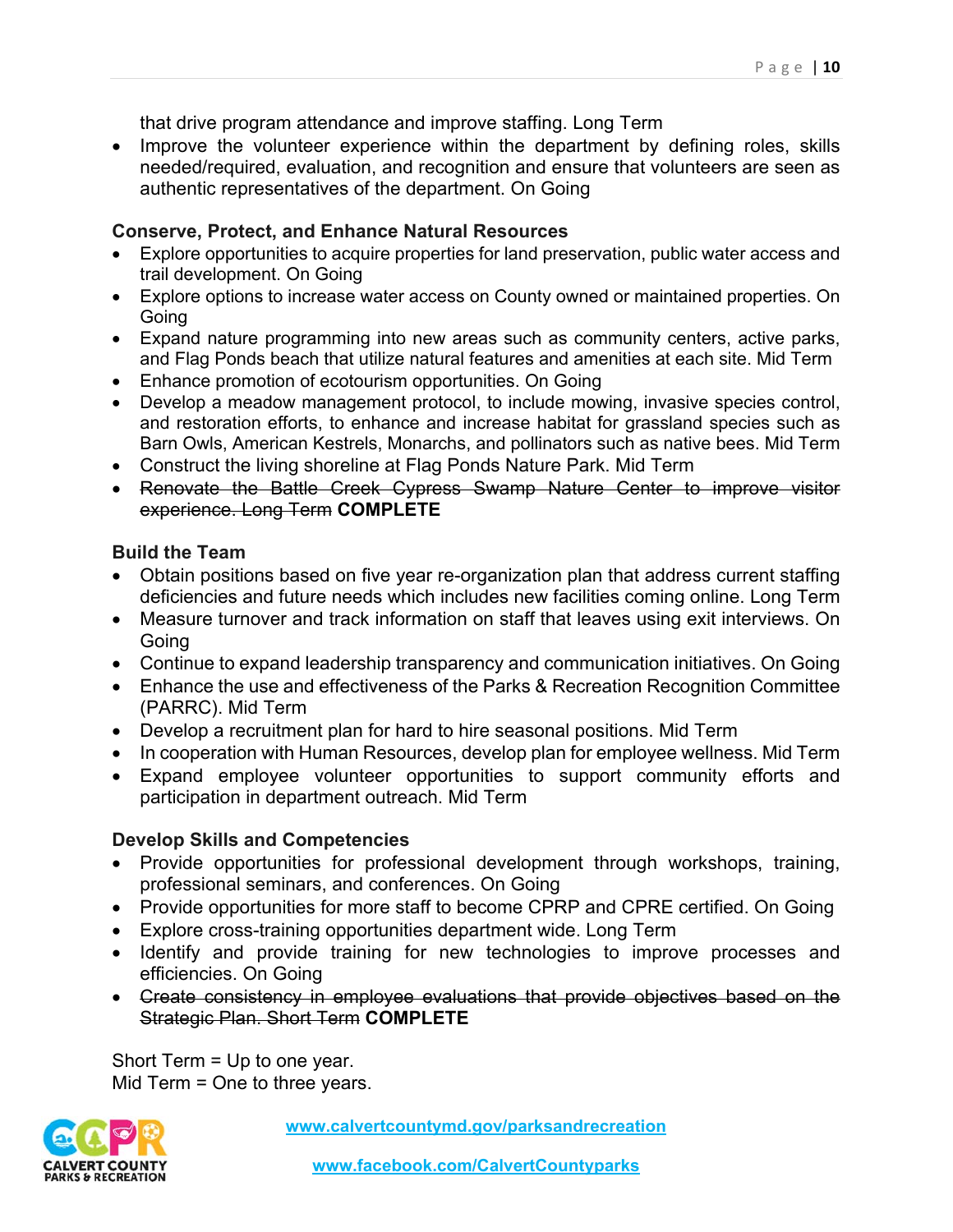Long Term = Three to five years. On Going = A continuous process.

#### **VI. Managing Financial Resources**

#### **Business Climate/Market** *(Updated 2020)*

Established in 1654, Calvert County is one of the oldest counties in the United States. Calvert County is a 213 square mile area located in Southern Maryland. It boasts a population of 92,525 (US Census estimate from 2019). The median household income is estimated at \$104,301 (2014-2018) which is the third highest median income county in the State of Maryland.

Prince Frederick, the county seat, is located 41 miles southeast of Washington, D.C., and 60 miles south of Baltimore. Although the population has grown over time, Calvert County retains its rural character and agrarian roots, offering good schools, a clean environment and good quality of life. Calvert is a peninsula bound by the Chesapeake Bay on the east and the Patuxent River on the west, defined by steep cliffs and woods on the bay side while rolling fields slip gently down to the river on the other. The county's many creeks provide refuge for wildlife and scenic areas for boating and fishing.

There are two incorporated towns in Calvert County: North Beach and Chesapeake Beach, located on the bay at the northeast corner of the county. In addition, the Comprehensive Plan identifies seven "Town Centers." These include (from north to south) Dunkirk, Owings, Huntingtown, Prince Frederick, St. Leonard, Lusby, and Solomons.

Residents and visitors hold high expectations for the quality and cleanliness of the Department's facilities and for the customer service they receive. In addition, they expect affordable prices and exceptional value on the services offered. The Department of Parks and Recreation recognizes that it is the face of Calvert County government for many residents and visitors. Reaching the county's diverse population with effective communication and excellent service is fundamental to maintaining and enhancing local government's positive public image.

#### **Change Dynamics** *(Updated 2020)*

Near the end of fiscal year 2017, the Board of County Commissioners restructured county government. In addition to renaming or realigning departments and divisions, new departments were also established. The Division of Parks & Recreation and the Division of Natural Resources, both formerly under the Department of General Services, joined to form the new Department of Parks & Recreation. This Department places a strong emphasis on program management and absorbed oversight of aquatics, golf services, beaches and campgrounds, business management, parks, natural resource lands, and recreation programming.

In fiscal year 2018, the new Department of Parks & Recreation hired the first Parks & Recreation Director and began a department reorganization which has established the

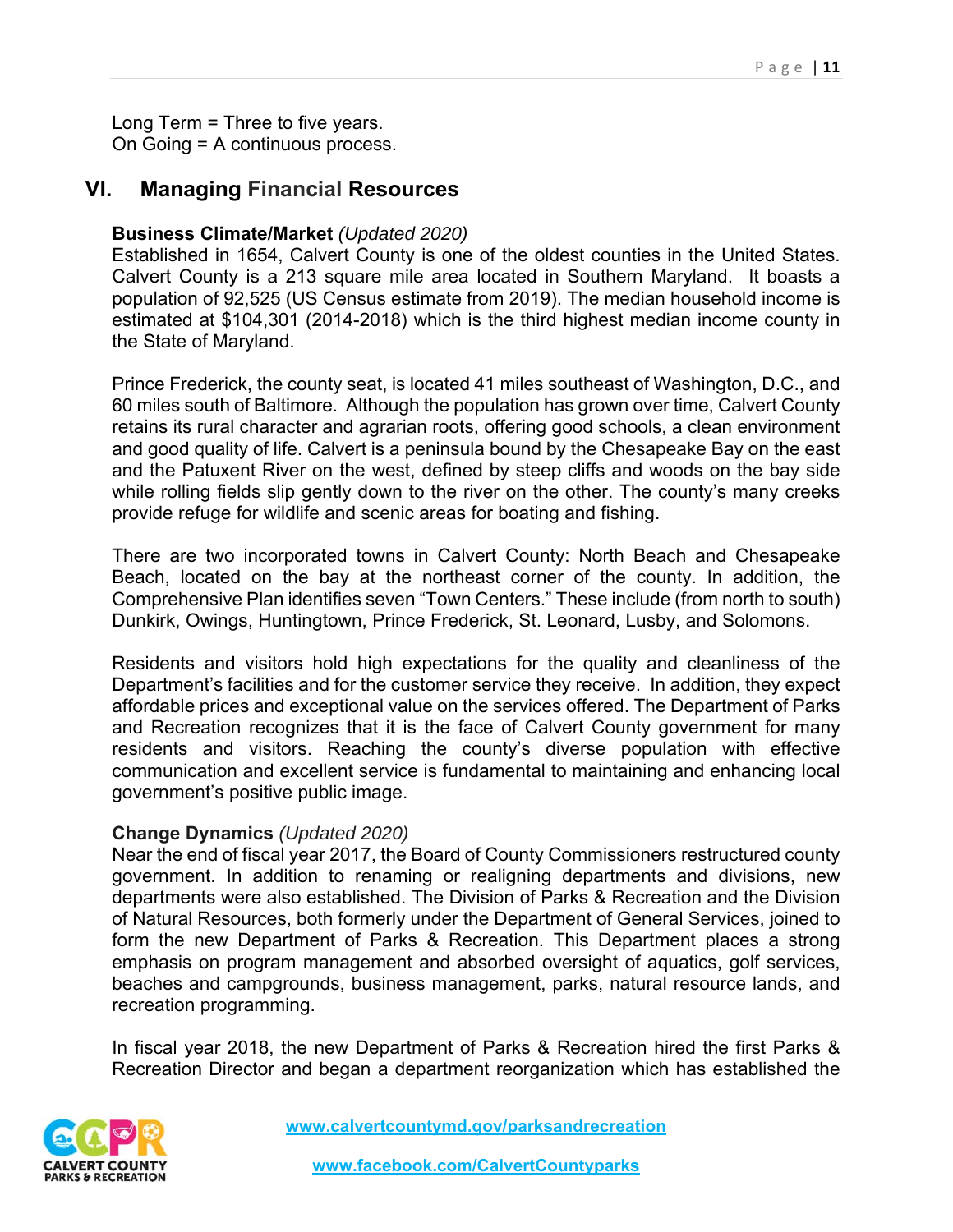divisions of Recreation, Parks & Safety, Natural Resources, and Special Facilities. In addition to staffing changes, the addition of park facilities and upcoming large construction projects will greatly impact the services of the department. Ward Farm Recreation and Nature Park was purchased in 2013 and had a master plan completed in 2015. Phase 1 design was completed, and construction began in May 2020. Another parcel was purchased in 2018 to address the community need for a community center in the Prince Frederick Town Center. While design is not complete, this project is slated to start construction during the next five-year strategic plan. Gatewood Preserve in Prince Frederick was acquired in 2019 with minor projects planned to offer passive public use. In 2019, Dominion Energy, LLC donated property to make up the future Dominion Energy Regional Park in Lusby. This project is currently undergoing master planning as of 2020. Other parcels have been looked at for park projects and will surely impact future goals for the department.

#### **Improvement Opportunities**

The preeminent qualifier in any assessment of the future is sustainable growth. The Department's greatest strength is the high quality of its staff, facilities and services, but its greatest challenge in the future is to maintain current standards of quality while serving more customers at more facilities with unchanged resources.

Organizationally, there is need to increase the quality and variety of programs for our diverse community. Providing additional recreational facilities that empower traditional and non-traditional recreational pursuits are important to meet the recreation needs of the citizens.

Improvement is needed in our communication with the public with respect to the diversity of opportunities provided. The public should be aware of the costs associated with providing recreation and leisure opportunities and facilities at established levels of service. Communication efforts will also be better served by consistency in information available to staff to relay outward regarding policies, procedures, and processes.

Personnel needs are important in maintaining a vibrant department. Retention of qualified, seasoned professionals requires training, cross training, support staff, multiple forms of communication, and appreciation. Employees need to be involved in Department processes. Team-building and retreat opportunities are tools that can be used to address issues related to a diverse work-force, provide avenues for constructive communication, resolve conflict, and facilitate optimum productivity among employees. Employees need to be heard and the opportunity to provide input in decision making should be extended wherever possible.

#### **VII. Budget and Financial Considerations** *(Updated 2020)*

The Department's major revenue streams are user fees; ad valorem taxes which fund operation expenditures; excise taxes which fund capital expenditures; and grants. Operating and replacement capital dollars are secured each year as part of the budget

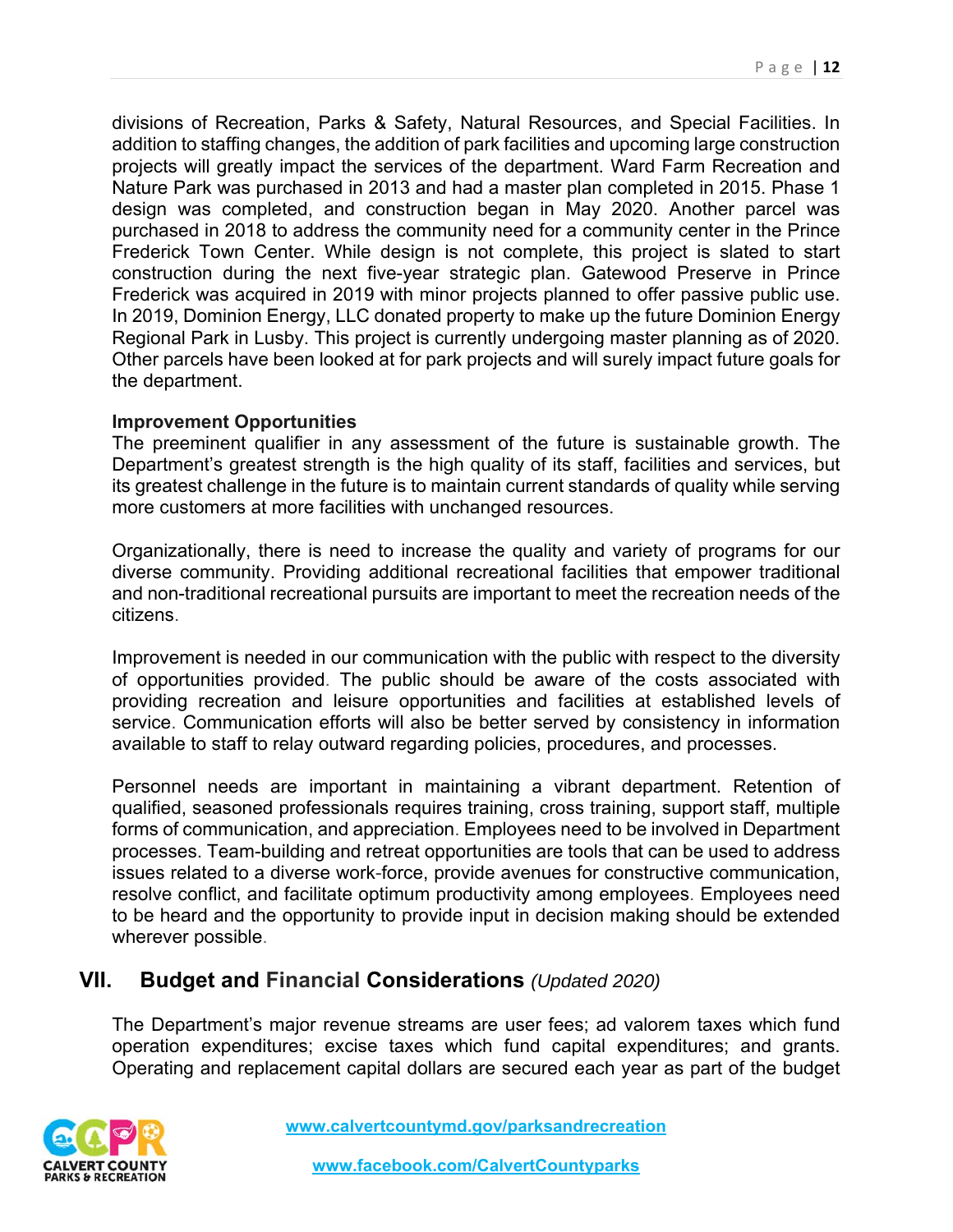process. The Department's annual operating budget is approximately **\$11.5 million**. The Department will continue to ensure that if revenues are not being met, expenses will not be incurred for the service. Expanded facilities and/or programming may be placed on hold until revenue streams meet requirements.

#### **Operating and Personnel**

The department employs 57 full-time merit and contract term employees as well as 286 hourly, part-time, seasonal, summer employees. This accounts for a full time equivalent (FTE) of 166.4 employees.

#### **Organizational (FTE) Staffing Levels**

| Parks & Recreation General Fund         | 75.7 |  |
|-----------------------------------------|------|--|
| <b>Natural Resources General Fund</b>   |      |  |
| Parks & Recreation Special Revenue Fund |      |  |
| Golf Course Special Revenue Fund        |      |  |

All employees at the supervisor level and above are professional staff. Full-time employees are generally career-track. Some employees in the lower-level positions have decided to make Parks and Recreation a career of choice. Hourly and seasonal personnel work summer jobs as grounds maintenance, lifeguards, concession attendants, pool clerks or camp aides. Some hourly employees work year round as park rangers, park technicians, naturalists, and maintenance workers.

Succession planning is an important component of developing the workforce. With numerous employees at or reaching retirement age within the next five years, it is important to ensure a smooth transition of duties and responsibilities. Efforts are maintained to ensure individuals participate in Supervisory/Leadership training offered throughout the County. In addition, the Maryland Recreation and Park Association provides leadership training for supervisory and management personnel within the parks system. Staff are encouraged to pursue certifications through the national, state, and local organizations including the National Recreation and Parks Association.

#### **Capital Improvements**

In addition to the five year Land Preservation, Parks and Recreation Plan and Program Open Space Annual Program required by the State of Maryland, the Department maintains a Capital Improvement Program for replacement costs and a long-range funding plan for major renovation and replacement requirements to aging parks and facilities.

Overall, capital funding for the enhancement of the county's parks and recreation system is projected to be substantially higher over the next five fiscal years. Such future, shortterm increases in capital investment in the county's parks and recreation system is a positive trend. Conversely, until fiscal year 2019, deferred maintenance costs had not been set at a high priority. Beginning in fiscal year 2019, the Department was allocated

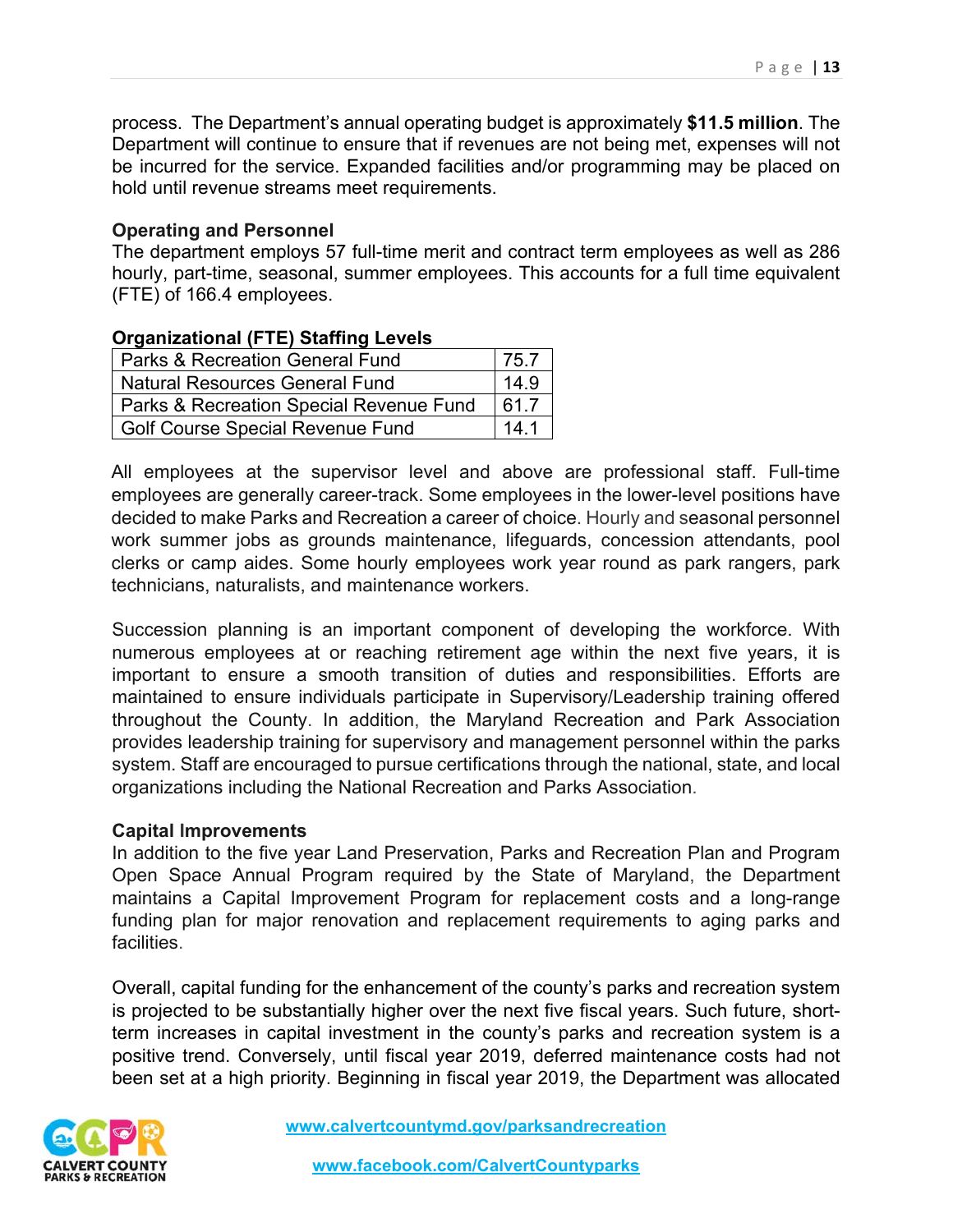additional funding in capital outlay to address the needs of old equipment and outdated signage. It is the hope that this trend will continue toward regular and recurring improvement of recreation facilities and park amenities. This previous lack of planned recurring capital investment minimized the ability of the county to proactively plan for the long-term maintenance, management, and operational needs of existing assets and programs. This trend has shifted over the last year to bring a focus to maintaining current assets.

### **VIII. Evaluation Process**

Monitoring and evaluating the planning activities and status of implementation of the plan is as important as identifying the strategic issues and goals. One advantage of monitoring and evaluation is to ensure that the department is following the direction established during strategic planning.

Under direction of the Parks & Recreation Director, department leadership staff will annually devise an implementation report that documents achievements to goals and objectives as a part of the annual review process.

[REMAINDER OF PAGE LEFT INTENTIONALLY BLANK]